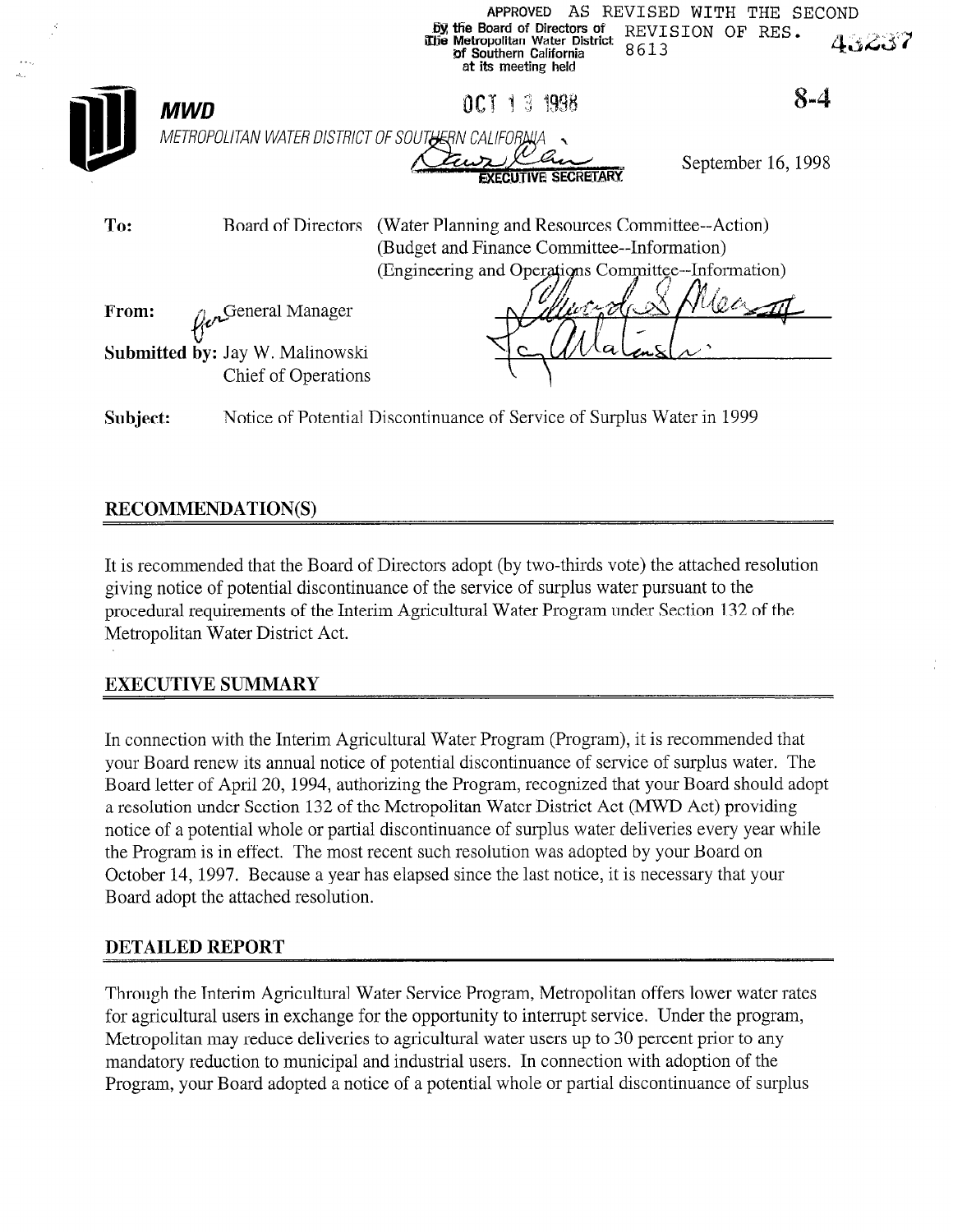water deliveries pursuant to Section 132 of the MWD Act. As stated in the Board Letter of April 20, 1994, authorizing the Program, "A similar Resolution should be adopted every year thereafter while the Interim Agricultural Water Program is in effect." The most recent such resolution was adopted by your Board on October 14, 1997. Because a year has elapsed since the last such notice was given, it is necessary that a new notice be given.

Section 132 of MWD Act provides that Metropolitan may provide, sell, and deliver surplus water not needed or required for domestic or municipal uses within Metropolitan's service area for any beneficial use. Metropolitan sells water for agricultural purposes under this provision. Section 132 also provides that Metropolitan has the right to discontinue such service, in whole or in part, upon one year's written notice to the purchasers or users of the water. That notice shall be given when the Board determines by two-thirds vote that the water is needed for domestic or municipal purposes within Metropolitan.

For these reasons, it is recommended that the Board adopt the attached resolution providing notice of the potential discontinuance of surplus water deliveries in 1999.

NJ/CM/ms o:opsexec\contradm\boad\resolutn.doc

Attachment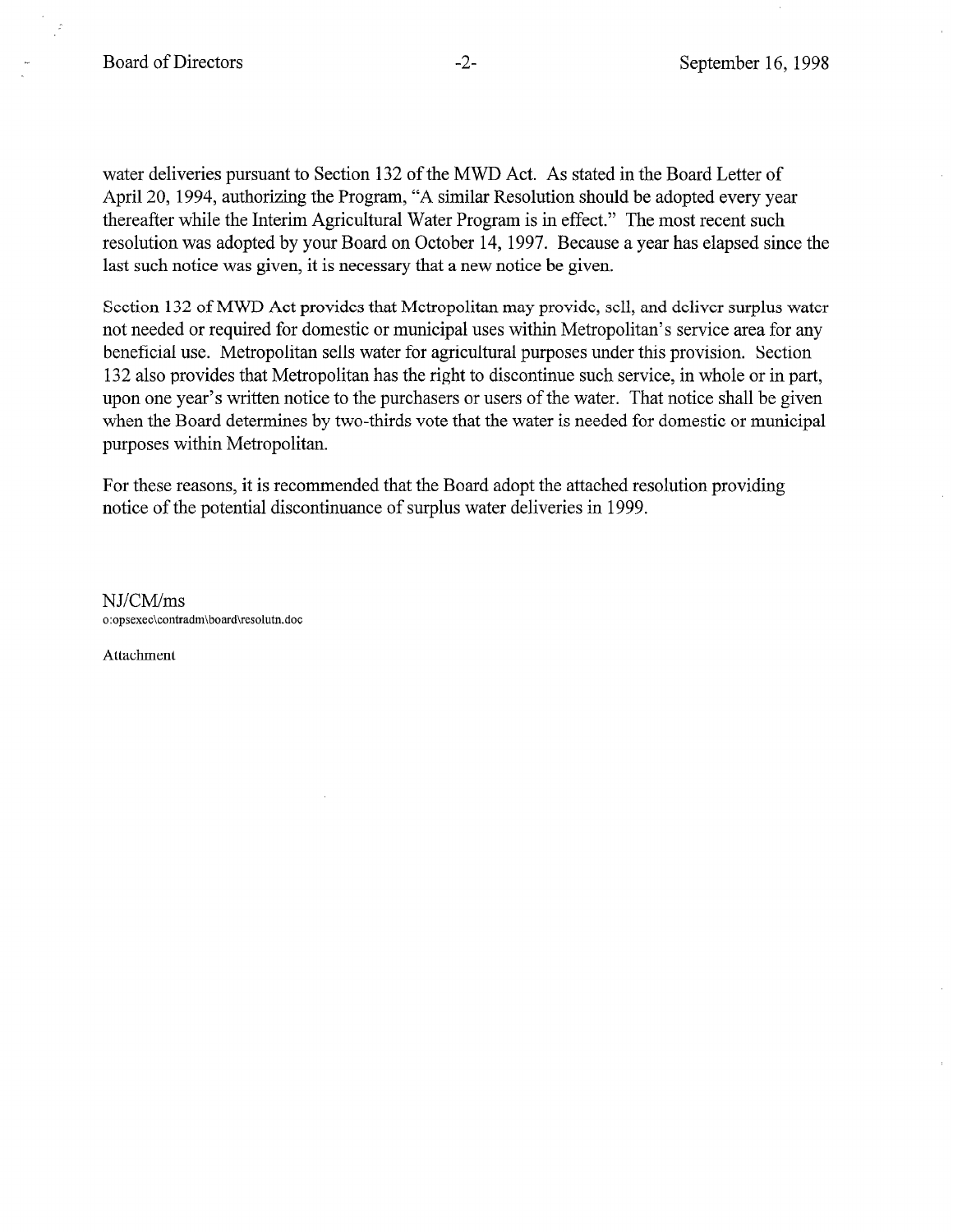Revised Attachment for Board Letter 8-4 Operations Division October 9, 1998 SECOND REVISION 10/13/98

#### RESOLUTION<sub>8613</sub>

## RESOLUTION OF THE BOARD OF DIRECTORS OF THE METROPOLITAN WATER DISTRICT OF SOUTHERN CALIFORNIA DIRECTING THE GIVING OF NOTICE OF POTENTIAL DISCONTINUANCE OF SERVICE OF-SURPLUS INTERIM AGRICULTURAL WATER PROGRAM . WATER IN 1999-2000

Whereas, an earthquake, other catastrophe, or unforeseen events could cause a shortage of water in Metropolitan's service area in the future; and

Whereas, the State's ability to reliably meet Metropolitan's annual requirements for State Water Project supplies requires continued resolution of longstanding Bay/Delta issues through the initiated State Federal (CalFED) environmental decision-making process; and

Whereas, until a long-term resolution of Bay/Delta issues is achieved, State Water Project operating requirements in the Bay/Delta could result in curtailed water deliveries and the potential for future water supply shortages; and

Whereas, if there is insufficient precipitation during the winter of any future  $\frac{1}{2}$  year, the State Water State Water State water supply considered be inadequated by  $\frac{1}{2}$  of  $\frac{1}{2}$  of  $\frac{1}{2}$  of  $\frac{1}{2}$  of  $\frac{1}{2}$  of  $\frac{1}{2}$  of  $\frac{1}{2}$  of  $\frac{1}{2}$  of  $\frac{1}{2}$  of  $\frac{1}{2}$  of year, the state water I follow

Whereas, under Section 132 of the Metropolitan Water District Act, whereas, under section 132 of the interropolitan water District Act, Metropolitan may serve surplus water if such water is in excess of the domestic and municipal needs or requirements within Metropolitan; and

Whereas, heretofore water for agriculture has been supplied on the whereas, hereforce water for agriculture has been supplied on the notice required subject to the north of the no condition that such supply can be discontinued subject to the giving of the notice required<br>by said Section 132; and

Whereas, Section 132 of the Metropolitan Water District Act requires that Metropolitan give the purchaser or user of surplus water one year's written notice that<br>Metropolitan will discontinue the supply of surplus water; and

Whereas, it is possible that Metropolitan will not have available for delivery water that is surplus to the municipal and domestic needs or requirements within Metropolitan; and

Whereas, pursuant to the Interim Agricultural Water Program approved by Metropolitan on May 10, 1994, in a water shortage Interim Agricultural Water Program agricultural water-deliveries may be cut back up to 30 percent prior to imposition of mandatory targets for firm deliveries; and